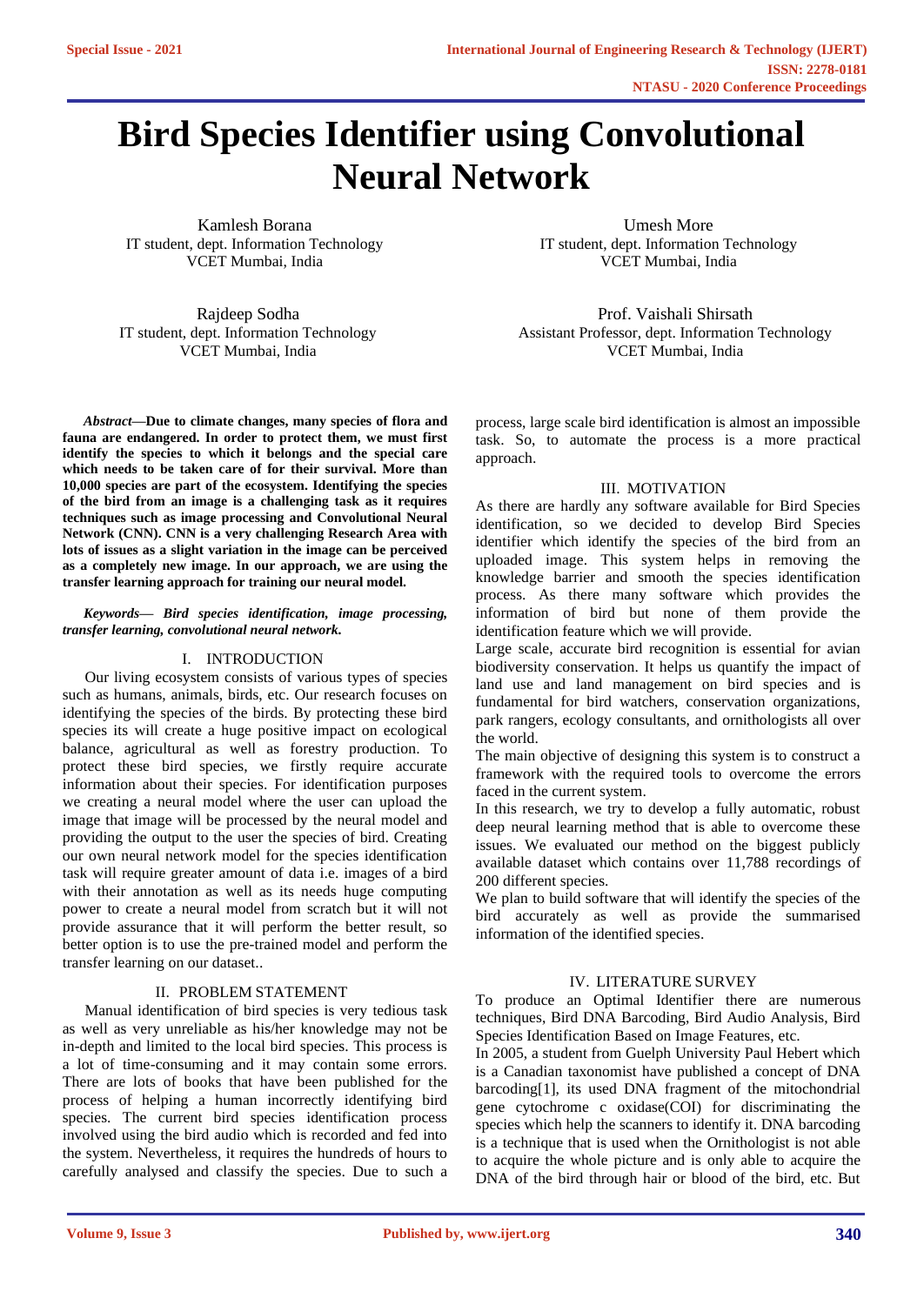these techniques can't be used by the normal users they are not able to operate the scientific instrument. Therefore, this technology only applies to scientific research instead of by the common public.



Fig [1] DNA Barcoding process

Recently, numerous projects are been developed to automate the bird classification process which involved use of technique such as audio data instead of images. This technique has certain advantage over image such as it doesn't require the line of sight and each species have unique calls which can be used for identification. But this technique is not reliable as a bird may not emit sound at all for longer duration and it's also does not help to count number of bird accurately. To overcome such challenges, number of research is been undergoing on techniques such as image-based techniques and computer vision. Several researchers have also purposed methods such as to use motion features of bird's curvature and wingbeat frequency. Atanbori et al [14] have done extended research on this method.

Cheng et al [2] purpose the system which uses discriminative features for classifying the bird species based on parts of birds that uses a support vector machine along with Normal Bayes classifier. Another researcher Marini et al [9] proposed an approach to eliminate background elements using a color segmentation and compute normalized color histograms to extract feature vector for classification.

Fine-Grained Image Categorisation – Technique for discriminating fine-grained classes (such as animal species or plants and man-made objects) which can be divided into two main groups. The prior group of methods uses distinct visual cues from local parts which are obtained by the detection or using the segmentation method. The other group of methods focal point is on finding interclass label dependency with the help of a pre-defined hierarchical structure of labels or manually-annotated visual attributes. Performance is drastically improved with the help of convolutional neural networks (CNNs), but for the training of CNNs large dataset of images of high quality are required. Fine-grained classification of low-resolution images is a very challenging process. Peng et al. [10] purposed the method of transforming the detailed texture of information in High-resolution images to Low-resolution images with the help of fine-tuning for boosting the accuracy of recognizing fine-grained objects in Low-resolution images. This technique has certain limitations such as it requires the High-resolution images for the training of a model which limits their generalized implementation.

A similar error is found in Wang's work [12]. Chevalier et al. [13] their CNN-based fine-grained classifier is designed with different resolution images, this model is adaptive to simple convolutional and fully-connected layers but it does not have super-resolution unique layers in their CNN classification network.

Convolutional Super-Resolution Layers – Yang et al. [14] grouped together various Super Resolution algorithms into four groups: edge-based methods, example-based methods, prediction model and image statistical methods. The state-ofthe-art performance is achieved in Convolutional Neural Network as CNN has been adopted for super-resolution recently. Dong et al. [10] attempted to use convolutional neural networks for image super-resolution.

In their method, a deep mapping was done between low- and high-resolution images. An additional deconvolution layer was added to avoid general up-scaling of input to accelerating training and testing on CNN. Another researcher Kim et al. [15] uses a deep recursive layer to avoid additional weighting layers, which reduce the computing time in case of increasing network parameters. Another way is to learn the mapping between the Low-Resolution image and its residue with the LR and HR image for speeding the training in CNN in a deep network. Super resolution-specific Convolutional network have been good at improving the quality of the image.

Deep transfer learning – Deep learning real-world applications which are been developed are drastically increased in recent times. Deep learning is different from machine learning as it tries to learn high-level features from mass data. By using the unsupervised or semi-supervised feature learning, it automatically extracts the data features. Whereas a machine learning model requires the manual features design which is time-consuming and error-prone. Challenging part in deep learning is a data dependence. Deep learning requires a huge amount of data for training contrast to the machine learning model. As it needs to map the features in the data without human intervention. It's a linear pattern i.e bigger the scale of the model, amount of data it requires also increase. In deep learning, initial layers identify the high-level features in training data, whereas final layers contain the information to make the final decision

. Transfer learning is an important development in machine learning and deep learning area. Its solve the data insufficiency problem for training purpose. Transfer learning purposes the transfer of knowledge from the source neural model to the user's model if the source model and user model have a similar domain. This has the positive impacts on many domains which have difficulty in gathering the required amount of data. The transfer learning model is illustrated in Fig 2.

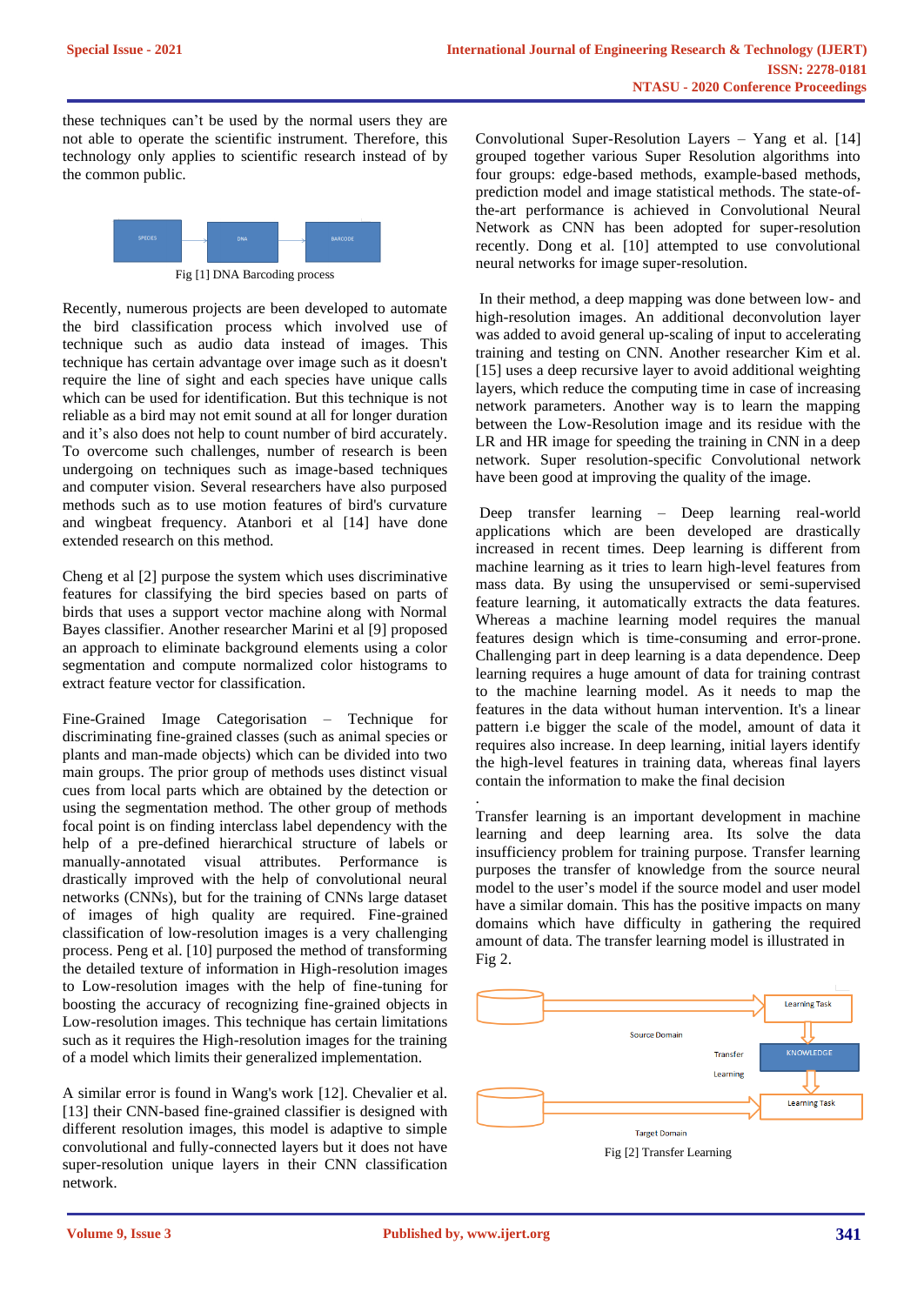Deep transfer learning is a method that helps to utilize the knowledge from similar model in the neural networks. Various deep learning method is been developed which can be classified and summarize in various categories such as instance-based deep transfer learning, network-based deep transfer learning, adversarial based deep transfer learning, and mapping-based deep transfer learning.

Instances-based transfer learning utilizes instances in the source domain by appropriate weight to transfer the required weight to the destination domain. Mapping-based transfer learning maps the instances from two domains into a new data space with better similarity. Network-based transfer learning reuses the partial network pre-trained in the source domain. Adversarial-based transfer learning uses adversarial technology to find transferable features that both suitable for two domains.

#### V. CURRENT SYSTEM

There are many species identifier systems available in the market but they consist of a lot many errors with less accuracy and are even costly. Current Systems available in the market are limited to local bird species and are dependent on the environmental factors but the system that we are developing can classify up to 200 bird species and it can be scaled up. Thus this system is a better approach for species identification with higher accuracy.

#### VI. PROPOSED SYSTEM

Avian ecosystem are recognized as useful biodiversity indicators. They are very sensitive and responsive to even little change in the ecosystems, as population's level changes are visible as well as quantifiable. Due to the wide variation in the species appearance, it is quite difficult to nonprofessionals to identify the species of the bird. It is also an exhausting process to annotate all the bird images with expertise human knowledge by appearance only. Therefore, there is a need to develop an automatic classifier for bird species, which will be a great convenience for many practical applications. For researchers who are working on the field can quickly capture the image of the bird and identify the species to which it belongs, eliminating the tedious process of illustration books and the use of other tools. This will also arouse interest in birds that could also benefit the protection of birds. Classifying the species of the bird is also an interesting problem in fine-grained categorization, which is also known as subcategory recognition, which is also a subfield of object recognition. The identifier in this paper proposed an end to end deep learning-based approach using transfer learning for the process of learning micro as well as macro-level features from bird ROIs. A pre-trained Mask-RCNN is been used to get the Bird ROIs from the images which will be fed to the neural model which is been developed using transfer learning technique and fine-tune using the available dataset.



Fig [3] Training and Testing Phase

Deep learning operational working is similar to the human brain. It learns from the data and makes inferences on the data feature based on trained data. Therefore to develop a good neural model having a diverse as well as a huge dataset is necessary. For this purpose, In our research, we are using the data augmentation technique which helps to increase the number of training samples per class and reduce the effect of class imbalance. Relevant image augmentation techniques are chosen so that the neural model can learn from the diverse dataset. Those techniques are Gaussian Noise, Gaussian Blur, Flip, Contrast, Hue, Add (add some values to each channel of the pixel), multiply (multiply some values to each channel of the pixel), Sharp, Affine transform. The large dataset also help to avoid the problem of overfitting which happens quite often in deep network learning.

As the image dataset requires higher computational capability as compared to the text-based dataset. In our research, we try to reduce this computational requirement by removing the unwanted part from the image so that the neural model needs to deal with a lesser amount of pixel in the image for processing. So to eliminate background elements or regions and extract features from the only body of the birds, pretrained object detection deep nets are used. For this model, we are using Mask R-CNN to localize birds in each image in training phase as well as in the inference phase. We have used the pre-trained weights of Mask R-CNN, trained on the COCO dataset [6] which contains 1.5 million object instances with 80 object categories(including birds)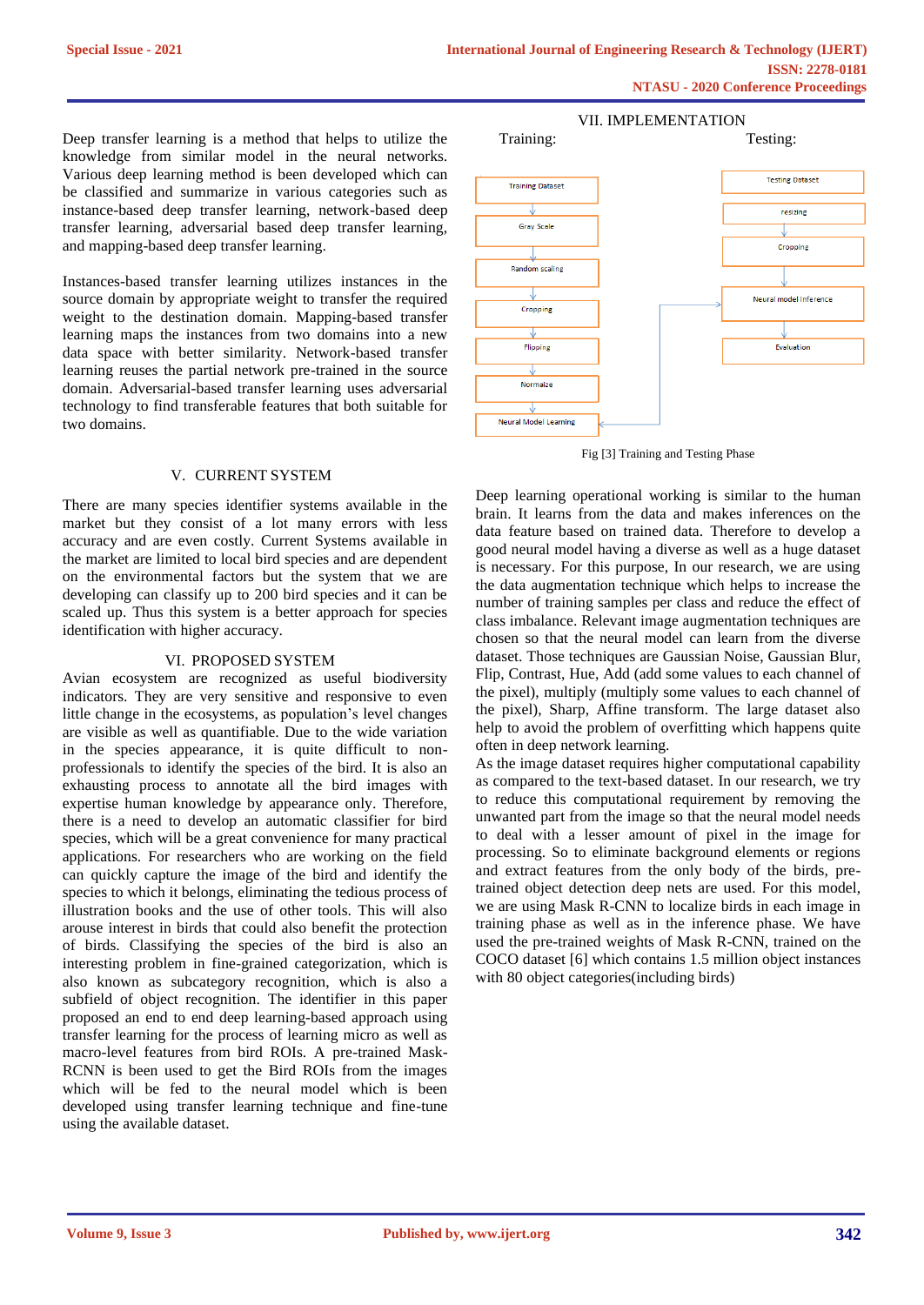

Fig [4] Working of Mask R-CNN

Working of Mask R-CNN is divided into two stages. The first stage generates the guesses about the region where there is a higher probability of an object in the image. The second stage predicts the class of the object to which it belongs. Both stages are connected with the help of a pathway also known as the backbone which is FPN style deep neural network.

To create a neural model for the purpose of identifying the species of the bird instead of creating the neural model from scratch which is computing demanding as well as costly. We are using a transfer learning approach to learn both micro and macro-level features extracted from bird images for classification. We have used ImageNet pre-trained weights to initialize our Deepnet model for training. ImageNet contains 1.2 million images belonging to 1000 classes. Training using pre-trained ImageNet weights help us to learn fine-grained as well as global level features beforehand and learn the deep net more specific & discriminative features for each bird species which leads to increase the accuracy of our model.



Fig [5] Bird species detection phase

Bird Detection: if the bird is detected by the Mask R-CNN algorithm in the image, then the rest of the image is removed except the segmented part. Then the cropped image is evaluated by the neural network. After evaluation, the prediction vectors are compared and the top 5 predicted species are displayed with their probability percentage.

No Bird Detection: if bird is not found in the image then the whole image is passed as an argument to the model then the model is evaluated and if the predicted values are less than 20% then it will prompt the user to input the valid image otherwise it will display the top 5 predicted species with their probability percentage.

#### Algorithm:

Step 1:

Users will be prompted to enter the image of the bird whose species need to be identified.

#### Step 2:

After the image is uploaded, the uploaded image is resized and gray scale.

#### Step 3:

A preprocessed image is passed to the Mask R-CNN algorithm to detect the Bird.

# Step 4:

If the Bird is detected then other than segmented part of the image is removed, so as to reduce the burden on the neural model.

# Step 5:

The cropped image is passed as an argument to the neural model for the inference purpose.

# Step 6:

Top 5 accuracy is inferred from the model and a graph is formed representing the probability of each top 5 species.

#### Step 7:

Finally, the graph is displayed to the user.